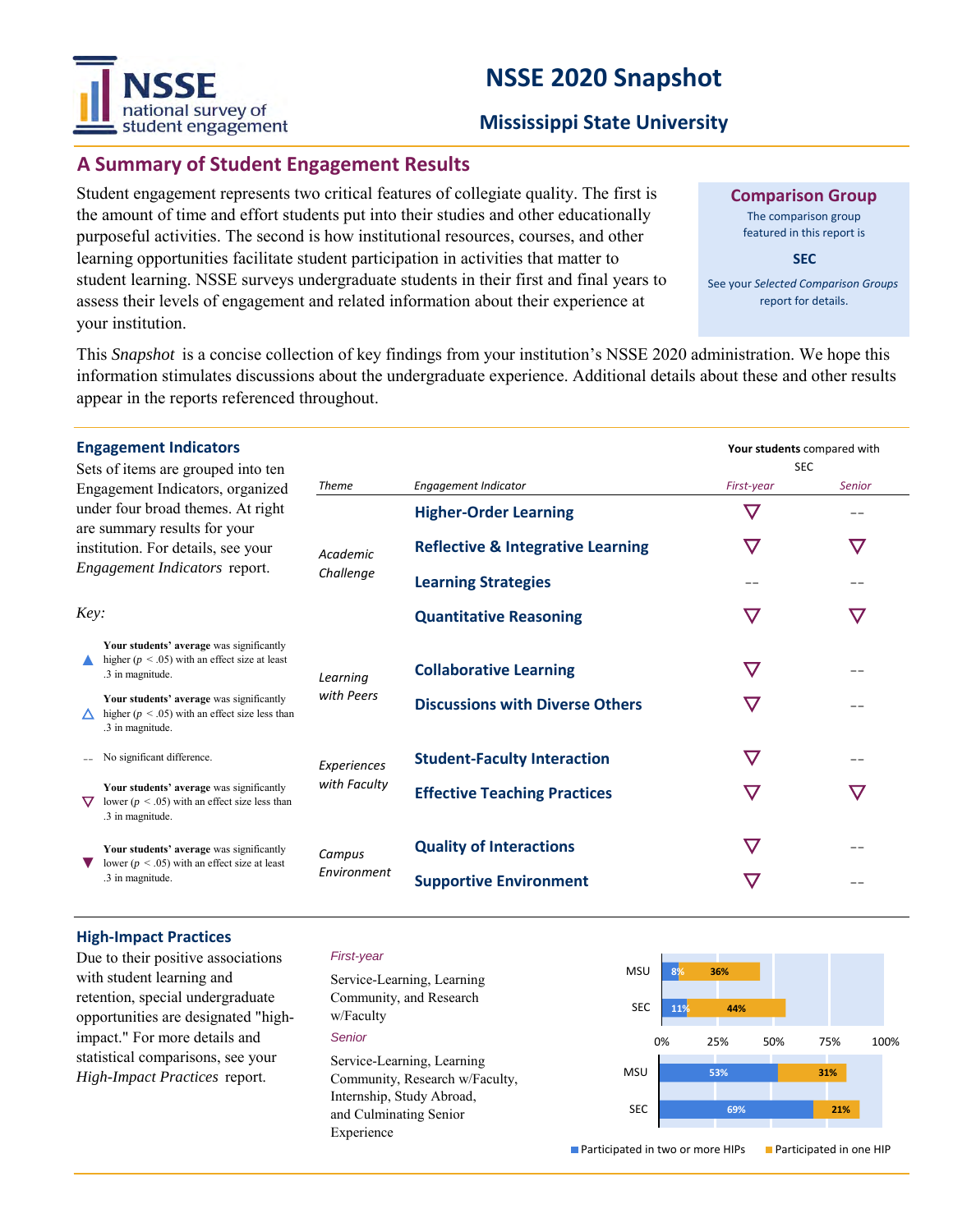

# **NSSE 2020 Snapshot**

# **Mississippi State University**

## **Academic Challenge: Additional Results**

The Academic Challenge theme contains four Engagement Indicators as well as several important individual items. The results presented here provide an overview of these individual items. For more information about the Academic Challenge theme, see your *Engagement Indicators* report. To further explore individual item results, see your *Frequencies and Statistical Comparisons,* the *Major Field Report,* the *Online Institutional Report,* or the Report Builder.



#### **Reading and Writing**

These figures summarize the number of hours your students spent reading for their courses and the average number of pages of assigned writing compared to students in your comparison group. Each is an estimate calculated from two or more separate survey questions.



### **Challenging Students to Do Their Best Work <b>Academic Emphasis Academic Emphasis**

To what extent did students' courses challenge them to do their best work? Response options ranged from  $1 =$  "Not at all" to  $7 =$  "Very much."

*First-year*

*Senior*



How much did students say their institution emphasizes spending significant time studying and on academic work? Response options included "Very much," "Quite a bit," "Some," and "Very little."

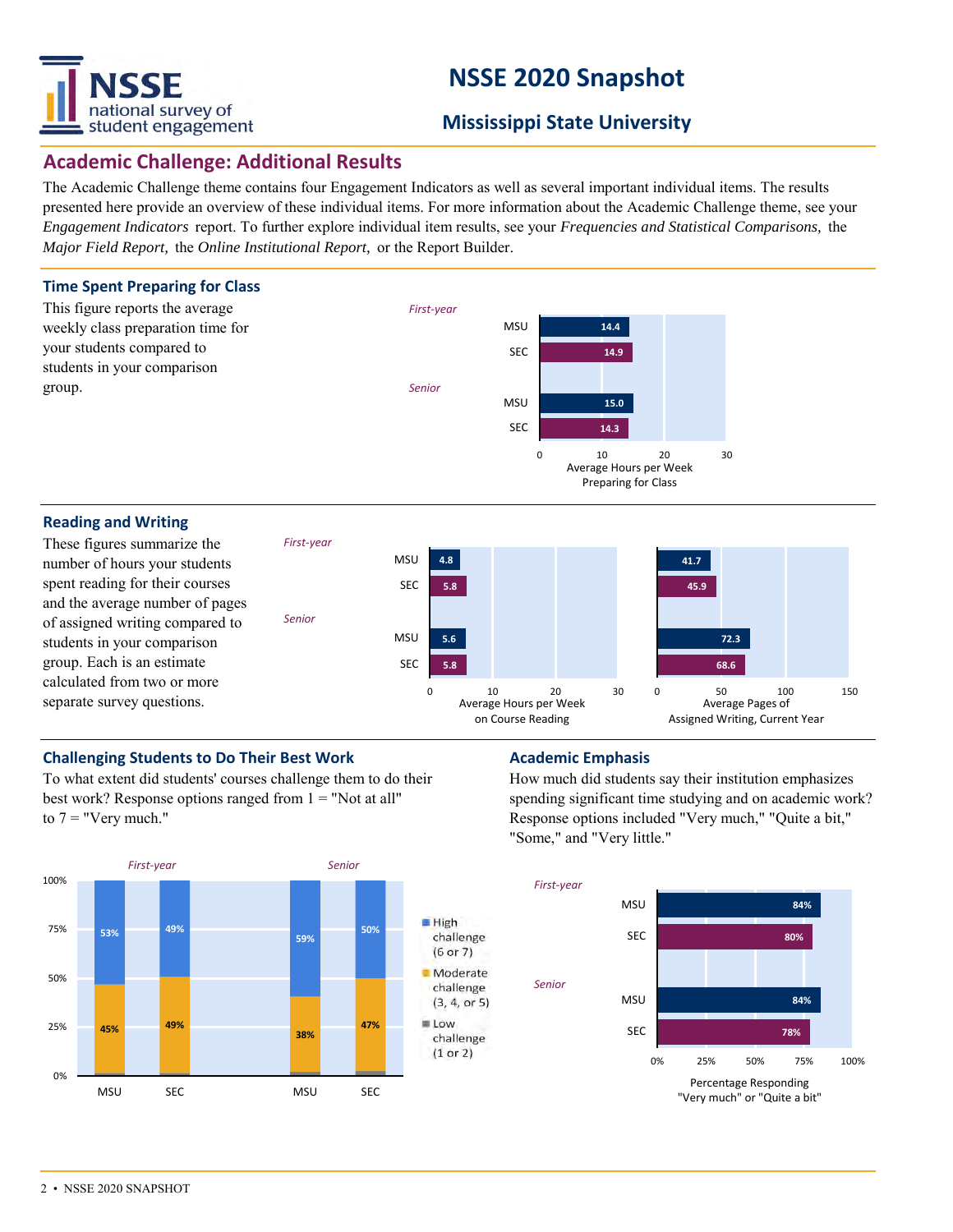# tional survey of student engagement

# **NSSE 2020 Snapshot**

# **Mississippi State University**

# **Item Comparisons**

By examining individual NSSE questions, you can better understand what contributes to your institution's performance on the Engagement Indicators. This section displays the five questions<sup>a</sup> on which your students scored the highest and the five questions on which they scored the lowest, relative to students in your comparison group. Parenthetical notes indicate whether an item belongs to a specific Engagement Indicator or is a High-Impact Practice. While these questions represent the largest differences (in percentage points), they may not be the most important to your institutional mission or current program or policy goals. For additional results, see your *Frequencies and Statistical Comparisons* report.

#### **First-year**

### **Highest Performing Relative to SEC**

Institution emphasis on studying and academic work<sup>c</sup> Extent to which courses challenged you to do your best work<sup>d</sup> Discussions with... People of a race or ethnicity other than your own<sup>b</sup> (DD) Quality of interactions with students<sup>d</sup> (QI) Summarized what you learned in class or from course materials $^{\rm b}$  (LS)

### **Lowest Performing Relative to SEC**

Used numerical information to examine a real-world problem or issue (...)<sup>b</sup> (QR) Talked about career plans with a faculty member $^{\rm b}$  (SF) Included diverse perspectives (...) in course discussions or assignments $^{\rm b}$  (RI) Worked with other students on course projects or assignments $^{\rm b}$  (CL) Quality of interactions with academic advisors<sup>d</sup> (QI)



Percentage Point Difference with SEC



#### **Highest Performing Relative to SEC**

| Extent to which courses challenged you to do your best work <sup>d</sup>                  | 10.  |  |  |  |
|-------------------------------------------------------------------------------------------|------|--|--|--|
| Quality of interactions with students <sup>d</sup> (QI)                                   | 13a. |  |  |  |
| Institution emphasis on studying and academic work <sup>c</sup>                           | 14a. |  |  |  |
| Spent more than 15 hours per week preparing for class                                     | 15a. |  |  |  |
| Asked another student to help you understand course material <sup>b</sup> (CL)            | 1e.  |  |  |  |
| $-30$<br><b>Lowest Performing Relative to SEC</b>                                         |      |  |  |  |
| Instructors clearly explained course goals and requirements <sup>c</sup> (ET)             | 5а.  |  |  |  |
| Included diverse perspectives () in course discussions or assignments <sup>b</sup> (RI)   | 2c.  |  |  |  |
| Participated in an internship, co-op, field exp., student teach., clinical placemt. (HIP) | 11a. |  |  |  |
| Completed a culminating senior experience () (HIP)                                        | 11f. |  |  |  |
| Participated in a study abroad program (HIP)                                              | 11d. |  |  |  |



Percentage Point Difference with SEC

a. The displays on this page draw from the items that make up the ten Engagement Indicators (EIs), six High-Impact Practices (HIPs), and the additional academic challenge items reported on page 2. Key to abbreviations for EI items: HO = Higher-Order Learning, RI = Reflective & Integrative Learning, LS = Learning Strategies, QR = Quantitative Reasoning, CL = Collaborative Learning, DD = Discussions with Diverse Others, SF = Student-Faculty Interaction, ET = Effective Teaching Practices, QI = Quality of Interactions, SE = Supportive Environment. HIP items are also indicated. Item numbering corresponds to the survey facsimile available on the NSSE website.

- b. Combination of students responding "Very often" or "Often."
- c. Combination of students responding "Very much" or "Quite a bit."

d. Rated at least 6 on a 7-point scale.

e. Percentage reporting at least "Some."

```
f. Estimate based on the reported amount of course preparation time spent on assigned reading.
```
g. Estimate based on number of assigned writing tasks of various lengths.